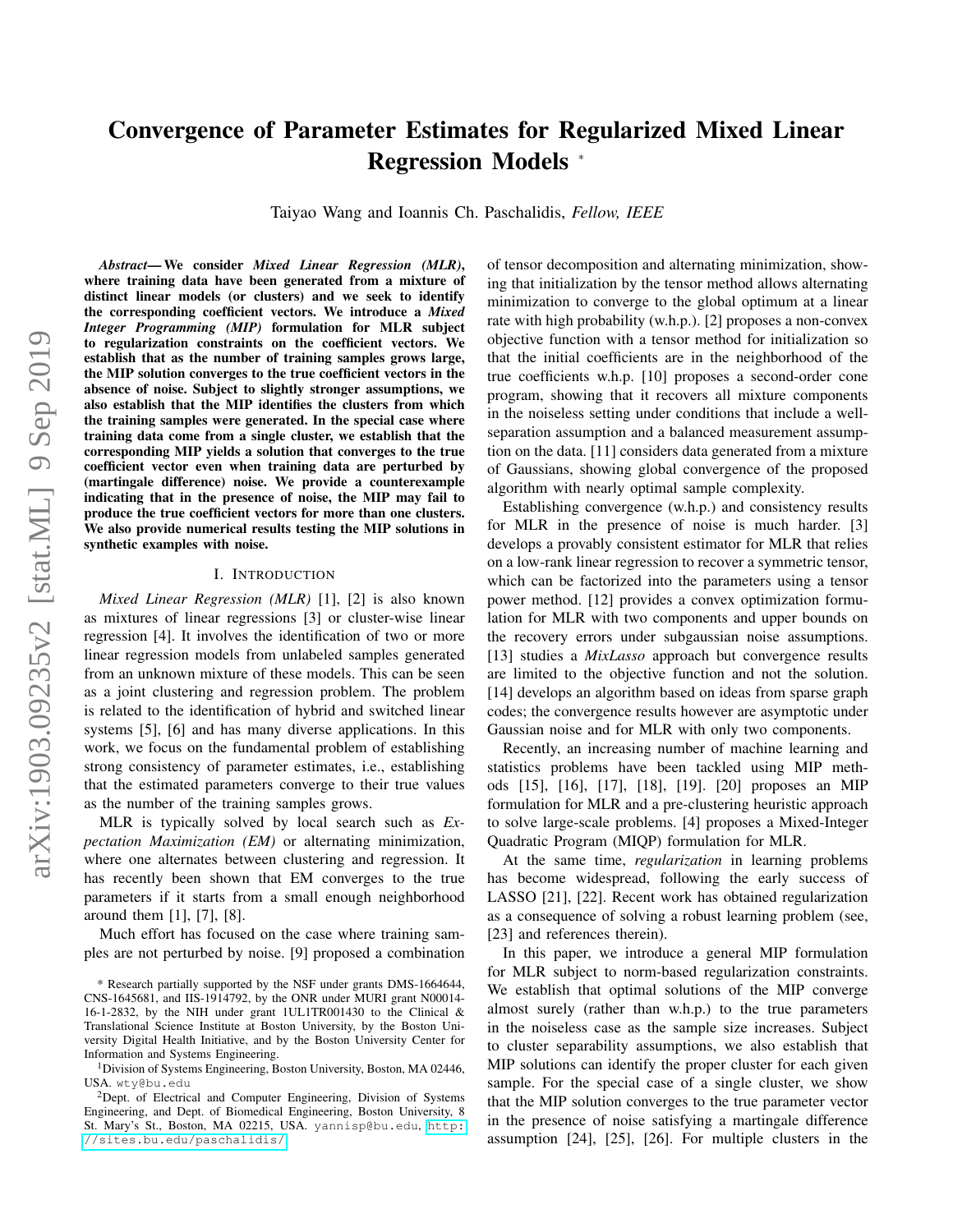presence of noise we provide a counterexample, suggesting that one can not in general recover the true parameters.

Our convergence analysis leverages techniques for proving strong consistency of least-squares estimates for linear regression, but under weaker assumptions. The related literature is substantial. A breakthrough paper [24] established strong consistency of least-squares estimates for stochastic regression models. Asymptotic properties and strong consistency of least-squares parameter estimates have been studied in many areas including system identification and adaptive control [26], econometric theory [27] and time series analysis [28].

The paper is organized as follows. Sec. [II,](#page-1-0) presents the formulation of the problem. The main results are given in Sec. [III.](#page-2-0) Sec. [IV](#page-4-0) presents numerical results and Sec. [V](#page-5-0) draws conclusions.

Notation: All vectors are column vectors and denoted by bold lowercase letters. Bold uppercase letters denote matrices. For economy of space, we write  $\mathbf{x} = (x_1, \dots, x_{\dim(\mathbf{x})})$  to denote the column vector  $x$ , where  $\dim(x)$  is the dimension of **x**. Prime denotes transpose and  $||\mathbf{x}||_p = (\sum_{i=1}^{\text{dim}(\mathbf{x})}$  $\lim_{i=1}^{dim(x)} |x_i|^p)^{1/p}$ the  $\ell_p$  norm, where  $p \geq 1$ . Unless otherwise specified,  $\|\cdot\|$ denotes the  $\ell_2$  norm and  $\|\cdot\|_0$  the  $\ell_0$  counting "norm."  $\lambda_{min}(\cdot)$ and  $\lambda_{max}(\cdot)$  denote the minimum and maximum eigenvalue of a (symmetric) matrix. We use  $\emptyset$  to denote the empty set,  $[n]$  for the set  $\{1,\ldots,n\}$ , and  $|S|$  for the cardinality of the set *S*. We write  $f(n) = O(g(n))$  if there exist positive numbers *n*<sub>0</sub> and *c* such that  $f(n) \le cg(n), \forall n \ge n_0$ . We write  $f(n) = \Omega(g(n))$  if there exist positive numbers  $n_0$  and *c* such that  $f(n) \ge cg(n), \forall n \ge n_0$ . We write  $f(n) = \Theta(g(n))$  if both  $f(n) = O(g(n))$  and  $f(n) = \Omega(g(n))$  hold. Finally, E and P denote expectation and probability, respectively.

## II. PROBLEM FORMULATION

<span id="page-1-0"></span>Consider the MLR model where data  $(\mathbf{x}_i, y_i) \in \mathbb{R}^{d+1}$  are generated by

$$
y_i = \mathbf{x}_i' \boldsymbol{\beta}_k + \boldsymbol{\varepsilon}_i
$$
, for some  $k \in [K]$ ,

where  $\{\beta_k, \forall k \in [K]\}$  are the ground truth coefficient vectors. The problem is to estimate these parameters from data.

Given a training dataset  $\{(\mathbf{x}_i, y_i), i \in [n]\}$ , we formulate the problem as the following MIP:

$$
\min_{\beta_{k}, t_{i}, c_{ki}} \frac{1}{n} \sum_{i \in [n]} t_{i}^{p}
$$
\n
$$
\text{s.t. } t_{i} - (y_{i} - \mathbf{x}_{i}'\beta_{k}) + M(1 - c_{ki}) \ge 0, \ i \in [n], k \in [K],
$$
\n
$$
t_{i} + (y_{i} - \mathbf{x}_{i}'\beta_{k}) + M(1 - c_{ki}) \ge 0, \ i \in [n], k \in [K],
$$
\n
$$
\sum_{k \in [K]} c_{ki} = 1, \ i \in [n],
$$
\n
$$
c_{ki} \in \{0, 1\}, \ i \in [n], k \in [K],
$$
\n
$$
t_{i} \ge 0, \ i \in [n],
$$
\n
$$
\|\beta_{k}\|_{q} \le d_{k,q}, \ k \in [K],
$$
\n
$$
(1)
$$

where *M* is a large constant (big-*M*). Notice that when  $c_{ki} =$ 1, the first two constraints imply  $t_i \ge |(y_i - \mathbf{x}_i^{\prime} \boldsymbol{\beta}_k)|$ , whereas  $c_{ki} = 0$  implies that no constraint is imposed on  $t_i$  since *M* 

is a large positive constant. At optimality, [\(1\)](#page-1-1) minimizes a *p*-norm loss function for the regression problem and assigns each data point to the cluster achieving minimal loss. The last constraint in [\(1\)](#page-1-1) imposes a *q*-norm regularization constraint to each coefficient vector  $\beta_k$  and  $d_{k,q}$  are given constants. In statistics and machine learning, regularization is widely used to help prevent models from overfitting the training data [23]. A Bayesian understanding of regularization is that regularized least squares are equivalent to priors on the solution to the least squares problem. For  $p, q = 1$ , [\(1\)](#page-1-1) is a linear MIP, while if either *p* or *q* (or both) are equal to 2 it is a quadratic MIP. Both can be solved by modern MIP solvers.

Without the regularization constraint, another equivalent formulation of [\(1\)](#page-1-1) is

$$
\min_{\beta_k} \frac{1}{n} \sum_{i \in [n]} \min_{k \in [K]} |y_i - \mathbf{x}_i' \boldsymbol{\beta}_k|^p. \tag{2}
$$

Let  $\{\beta_k^n, t_i^n, c_{ki}^n, k \in [K], i \in [n]\}$  denote an optimal solution to [\(1\)](#page-1-1); we use a superscript *n* to explicitly denote dependence on the training set. Define  $\Omega_k^n = \{i \in [n]: y_i = \mathbf{x}_i' \beta_k + \varepsilon_i\}$  and  $\hat{\Omega}_k^n = \{i \in [n]: c_{ki}^n = 1\}$  which form the true and the estimated partition of the training set into the *K* clusters, respectively. We can show the following lemma (proof omitted due to space limitations).

Lemma II.1 ∀*k* ∈ [*K*],

$$
\hat{\Omega}_k^n \subset \{i \in [n]: \ |y_i - \mathbf{x}_i' \boldsymbol{\beta}_k^n| = \min_{m \in [K]} |y_i - \mathbf{x}_i' \boldsymbol{\beta}_m^n| \},\
$$
  

$$
\hat{\Omega}_k^n \supset \{i \in [n]: \ |y_i - \mathbf{x}_i' \boldsymbol{\beta}_k^n| < \min_{m \neq k \in [K]} |y_i - \mathbf{x}_i' \boldsymbol{\beta}_m^n| \}.
$$

In order to analyze the strong consistency of parameter estimates obtained by the MIP formulation, we introduce the following assumptions.

- (A1) The clusters are not degenerate and different, i.e.,  $|\Omega_k^n|$  =  $\Theta(n)$ ,  $\forall k \in [K]$  and  $\beta_k \neq \beta_h$ ,  $\forall k \neq h$ .
- (A2) The noise sequence  $\{\varepsilon_i, \mathcal{F}_i\}$  is a martingale difference sequence, where  $\{\mathscr{F}_i\}$  is a sequence of increasing  $\sigma$ fields, and  $\sup_i E[|\varepsilon_i|^2 | \mathcal{F}_{i-1}] < \infty$ , a.s.
- (A3) The noise sequence  $\{\varepsilon_i, \mathcal{F}_i\}$  is a martingale difference sequence, where  $\{\mathscr{F}_i\}$  is a sequence of increasing  $\sigma$ fields, and  $\sup_i E[|\varepsilon_i|^{\alpha}|\mathscr{F}_{i-1}] < \infty$ , a.s. for some  $\alpha > 2$ .  $(A4)$   $\|\beta_k\|_q \leq d_{k,q}, \ \forall k \in [K], \ \forall q \in \{2, 1, 0\}.$

<span id="page-1-1"></span>The noise assumptions are mild. For instance, (A2) holds if  $\{\varepsilon_i\}$  are *i.i.d.* random variables with zero mean and variance, including but not limited to Gaussian white noise.

The following lemmata are important in proving the strong consistency of least squares estimates in stochastic linear regression models.

**Lemma II.2** *([24])* Suppose the noise sequence  $\{\varepsilon_i\}$  satis*fies Assumption (A2). Let*  $\mathbf{x}_i$  *be*  $\mathcal{F}_{i-1}$  *measurable for every i. Define*  $N = \inf\{n : \sum_{i=1}^{n} \mathbf{x}_i \mathbf{x}'_i \}$  *is nonsingular*  $\}$ *. Assume that*  $N < \infty$  *a.s., and for n*  $\geq N$ *, define* 

$$
Q_n = \left(\sum_{i=1}^n \mathbf{x}_i \varepsilon_i\right)' \left(\sum_{i=1}^n \mathbf{x}_i \mathbf{x}'_i\right)^{-1} \left(\sum_{i=1}^n \mathbf{x}_i \varepsilon_i\right).
$$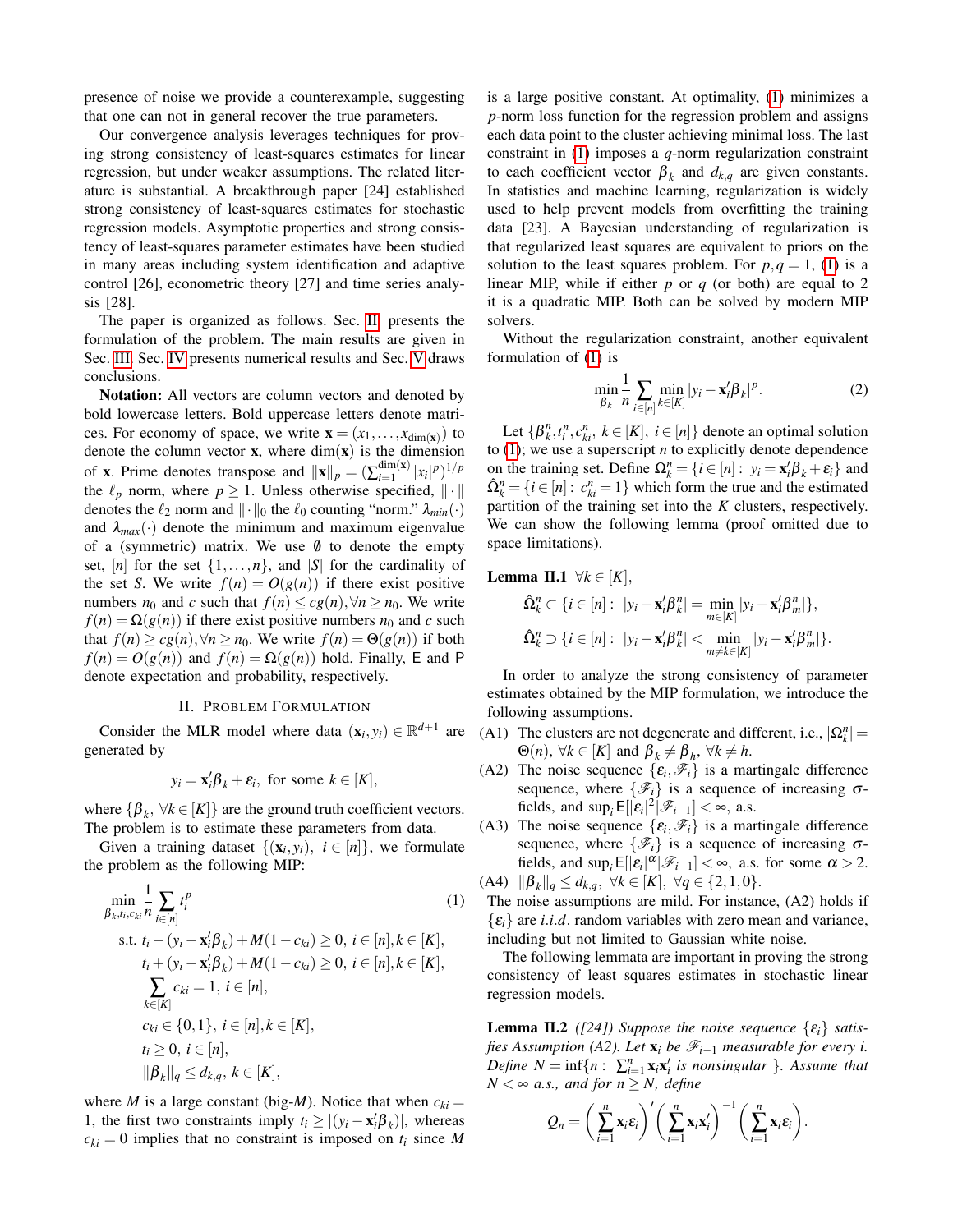Let  $\lambda_{max}(n)$  the maximum eigenvalue of  $\sum_{i=1}^{n} \mathbf{x}_i \mathbf{x}'_i$ . Then λ*max*(*n*) *is non-decreasing in n and*

- (i) *On* ( $\lim_{n \to \infty} \log \lambda_{max}(n) < \infty$ ),  $Q_n = O(1)$  *a.s.*
- (ii) *On* ( $\lim_{n\to\infty} \log \lambda_{max}(n) = \infty$ ), we have that for  $\forall \delta > 0$ ,

$$
Q_n = O((\log \lambda_{max}(n))^{1+\delta}) a.s.
$$

(iii) *On*  $(\lim_{n \to \infty} \log \lambda_{max}(n) = \infty)$ *, the previous result can be strengthened to*

<span id="page-2-7"></span>
$$
Q_n = O(\log \lambda_{max}(n)) \ a.s.,
$$

*if the assumption (A2) is replaced by (A3).*

The following estimates for the weighted sums of martingale difference sequences are based on the Kronecker lemma, the local convergence theorem and the strong law for martingales [25], [29].

**Lemma II.3** *([24], [26])* Suppose the noise sequence  $\{\varepsilon_i\}$ *satisfies the assumption (A2). Let*  $u_i$  *be*  $\mathcal{F}_{i-1}$  *measurable for every i and*  $s_n = (\sum_{j \in [n]} u_j^2)^{\frac{1}{2}}$ *. Then,* 

(i)

$$
\sum_{j\in[n]}u_j\varepsilon_j \text{ converges a.s. on } s_n^2<\infty.
$$

(ii)

$$
\sum_{i \in [n]} u_j \varepsilon_j = o(s_n \left[ \log(s_n^2) \right]^{\frac{1}{2} + \delta}) \ a.s. \ \forall \delta > 0.
$$
\n
$$
on \ \sum_{j \in [n]} u_j^2 = \infty.
$$

(iii)

$$
\sum_{j\in[n]} u_j \varepsilon_j = O(s_n \left[ \log(s_n^2) \right]^{\frac{1}{2}}) \text{ a.s. on } \sum_{j\in[n]} u_j^2 = \infty,
$$

*if the assumption (A2) is replaced by (A3).*

The estimates given by these results are not as sharp as those given by the law of the iterative logarithm [25] but the assumptions needed here are much more general.

## <span id="page-2-6"></span>III. MAIN RESULTS

<span id="page-2-0"></span>*A. Noiseless case*

*j*∈[*n*]

Suppose  $\{\beta_k^n, \forall k \in [K]\}\$  are optimal solutions to [\(1\)](#page-1-1) for  $p \in \{2, 1\}$  and  $q \in \{2, 1, 0\}$ .

Theorem 1 *Suppose Assumptions (A1) and (A4) hold in the MLR model, and*

<span id="page-2-1"></span>
$$
\liminf_{|\mathscr{S}| \to \infty} \lambda_{\min} \bigg( \sum_{i \in \mathscr{S} \subset \Omega_k^n} \mathbf{x}_i \mathbf{x}'_i \bigg) > 0, \ a.s., \ \forall k \in [K]. \tag{3}
$$

*Then we have the strong consistency, i.e.,*

$$
\exists N \ s.t. \ \beta_k^n = \beta_{\pi(k)}, \ a.s., \forall n > N, k \in [K],
$$

*where* π *is a permutation of the K clusters.*

*Furthermore, if the optimal solution of [\(1\)](#page-1-1) is unique, or there are no ties for assigning samples to clusters, i.e.,*  $\forall i \in$  $[n], \forall k \neq h \in [K], |\mathbf{x}'_i(\beta_k - \beta_h)| > 0, \text{ it follows}$ 

<span id="page-2-5"></span>
$$
\exists N \ s.t. \ \hat{\Omega}_k^n = \Omega_{\pi(k)}^n, \ a.s., \ \forall n > N. \tag{4}
$$

*Proof:*  $\forall k \in [K], \exists m(k) \in [K]$  such that

$$
|\Omega^n_k \cap \hat{\Omega}^n_{m(k)}| \geq |\Omega^n_k \cap \hat{\Omega}^n_h|, \ \forall h \in [K].
$$

Consequently,

$$
|\Omega^n_k \cap \hat{\Omega}^n_{m(k)}| \ge |\Omega^n_k|/K = \Theta(n) \to \infty, \text{ when } n \to \infty.
$$

From [\(3\)](#page-2-1),  $\exists N$ , such that  $|\Omega_k^n \cap \hat{\Omega}_{m(k)}^n| > N$ , and

<span id="page-2-2"></span>
$$
\lambda_{min}\bigg(\sum_{i\in\Omega_k^n\cap\hat{\Omega}_{m(k)}^n} \mathbf{x}_i\mathbf{x}_i'\bigg) > 0, \text{ a.s.}
$$
 (5)

Since the true  $\{\beta_k\}$  are a feasible solution of [\(1\)](#page-1-1) and there is no noise, the optimal objective value must be 0, i.e.,  $y_i =$  $\mathbf{x}'_i \boldsymbol{\beta}_k$  for some *k* and all *i*. It follows

$$
y_i = \mathbf{x}_i' \boldsymbol{\beta}_k = \mathbf{x}_i' \boldsymbol{\beta}_{m(k)}^n, \quad \forall i \in \Omega_k^n \cap \hat{\Omega}_{m(k)}^n.
$$

As a result,

and

<span id="page-2-4"></span>
$$
\mathbf{x}_i'(\boldsymbol{\beta}_k - \boldsymbol{\beta}^n_{m(k)}) = 0,
$$

<span id="page-2-3"></span>
$$
\sum_{i \in \Omega_k^n \cap \hat{\Omega}_{m(k)}^n} |\mathbf{x}'_i(\boldsymbol{\beta}_k - \boldsymbol{\beta}_{m(k)}^n)|^2 = 0.
$$
 (6)

From the definition of the smallest eigenvalue, we have

$$
\sum_{i \in \Omega_k^n \cap \hat{\Omega}_{m(k)}^n} |\mathbf{x}'_i(\beta_k - \beta_{m(k)}^n)|^2
$$
\n
$$
\geq \lambda_{min} \bigg( \sum_{i \in \Omega_k^n \cap \hat{\Omega}_{m(k)}^n} \mathbf{x}_i \mathbf{x}'_i \bigg) ||\beta_k - \beta_{m(k)}^n||^2. \tag{7}
$$

Accordingly, when  $|\Omega_k^n \cap \hat{\Omega}_{m(k)}^n| > N$ , it follows from equations [\(5\)](#page-2-2), [\(6\)](#page-2-3) and [\(7\)](#page-2-4) that  $\beta_k - \beta_{m(k)}^n = 0$ .

Next, we show the mapping  $m(\cdot)$  is a bijection by contradiction. Assume there exists  $m(k) = m(h)$  for  $k \neq h$ . Then,  $\beta_k = \beta_{m(k)}^n = \beta_{m(h)}^n = \beta_h$  when *n* is large enough, which contradicts the assumption that the clusters are different. Thus,  $\pi = m^{-1}$  is a permutation. Finally, we can prove the cluster set equality [\(4\)](#page-2-5) by contradiction.

- Remark 1 *(i) Equation [\(3\)](#page-2-1) on* x*<sup>i</sup> is not only sufficient but also necessary.*  $\mathscr{S}$  *in* [\(3\)](#page-2-1) *is the subset of*  $\Omega_k^n$ . *For instance, if*  $\mathbf{x}_i = (1,1)$ ,  $\forall i \in \Omega_k^n$ , and  $\lambda_{min}(\sum_{i \in \Omega_k^n} \mathbf{x}_i \mathbf{x}_i)$ *i* ) = 0, *which violates Equation [\(3\)](#page-2-1), and model parameters are not identifiable no matter which method is being used.*
- *(ii) Thm. 1 holds for either*  $p = 1$  $p = 1$  *<i>or*  $p = 2$ *. From a computational complexity aspect, a linear MIP (* $p =$ 1,*q* = 1*) can be solved faster than a quadratic MIP*  $(p = 2)$ .
- *(iii) Even if we have the strong consistency for the model*  $\beta_k^n$  *parameters, i.e.,*  $\beta_k^n \to \beta_{\pi(k)}, \ a.s., \forall k \in [K]$ , we may not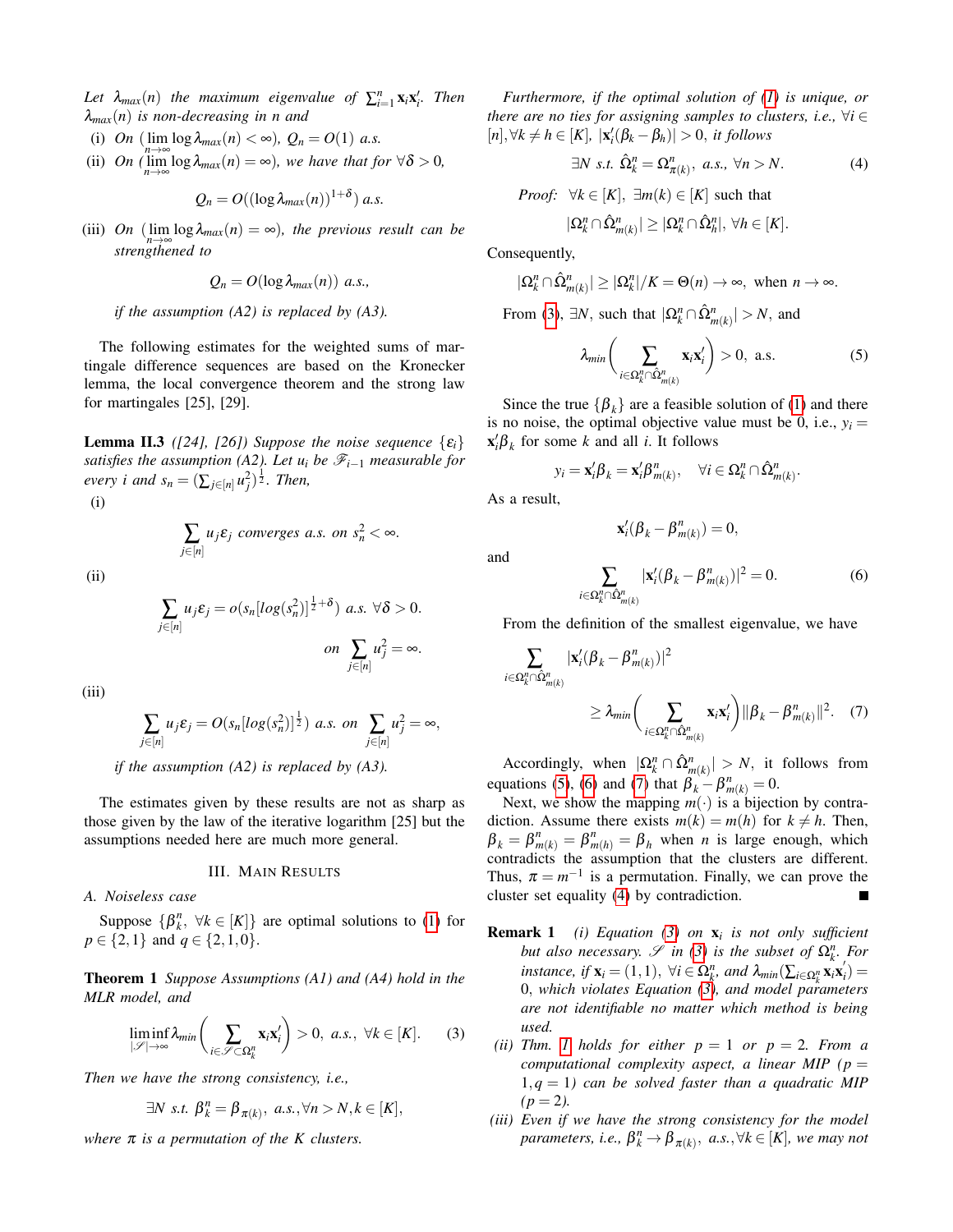*have*  $\hat{\Omega}_k^n \to \Omega_{\pi(k)}^n$ , *a.s. when*  $n \to \infty$ *. For instance, if*  $x_i = 0$ , for some *i*, then the sample *i* may be assigned *to any cluster.*

Thm. [1](#page-2-6) holds for any  $p > 0$  and  $q \ge 0$ . Assumption [\(3\)](#page-2-1) is equivalent to requiring that every cluster has at least *d* linearly independent measurements. The exact convergence can also be achieved by other methods, e.g., the secondorder cone program in [10]. However, to the best of our knowledge, our assumptions are the weakest since we do not need a "sufficient-separation" and a balanced measurement assumption on the data as in [10].

## *B. Noisy case with a single cluster*

Linear regularized regression can be seen as a specific case of MLR with a single cluster. In this section, we assume  $K = 1$  and consider the presence of noise. We establish strong consistency for the model parameters under general covariate and noise distributions. Consider the regularized regression problem

$$
\min_{\beta} \frac{1}{n} \sum_{i \in [n]} |y_i - \mathbf{x}_i'\beta|^2
$$
\n
$$
\text{s.t. } ||\beta||_q \le d_q, \quad \forall k \in [K],
$$
\n(8)

where  $q \in \{2, 1, 0\}$ , corresponding to ridge regression, LASSO and regression with a subset selection constraint, respectively. For  $q = 0$ , the problem can be formulated as a MIP problem [16]. Let  $\beta^n$  denote an optimal solution of [\(8\)](#page-3-0).

<span id="page-3-4"></span>Let  $\lambda_{max}(n) = \lambda_{max}(\sum_{i=1}^{n} \mathbf{x}_i \mathbf{x}_i)$ and  $\lambda_{min}(n)$  =  $\lambda_{min}(\sum_{i=1}^n \mathbf{x}_i \mathbf{x}'_i).$ 

Theorem 2 *Suppose that Assumptions (A1), (A2) and (A4) hold for* [\(8\)](#page-3-0), and let  $\mathbf{x}_i$  *be*  $\mathcal{F}_{i-1}$  *measurable for every i. If* 

$$
\lambda_{min}(n)\rightarrow\infty,\,\,a.s.,
$$

*then for all*  $\delta > 0$ *,* 

$$
\|\beta^{n}-\beta\|\leq o(\lambda_{max}^{\frac{1}{2}}(n)[log\lambda_{max}(n)]^{\frac{1}{2}+\delta}/\lambda_{min}(n)), a.s.
$$

*Proof:* Since  $\beta$  is a feasible solution of [\(8\)](#page-3-0) (cf. Ass. (A4)), we have

$$
\sum_{i\in[n]}|y_i-\mathbf{x}_i'\boldsymbol{\beta}^n|^2\leq \sum_{i\in[n]}|y_i-\mathbf{x}_i'\boldsymbol{\beta}|^2=\sum_{i\in[n]}|\varepsilon_i|^2.
$$

Substituting  $y_i = \mathbf{x}_i' \boldsymbol{\beta} + \varepsilon_i$  in the l.h.s., we obtain

$$
\sum_{i\in[n]}|\varepsilon_i-\mathbf{x}'_i(\boldsymbol{\beta}^n-\boldsymbol{\beta})|^2\leq \sum_{i\in[n]}|\varepsilon_i|^2,
$$

and by expanding the l.h.s. we obtain

<span id="page-3-1"></span>
$$
\sum_{i\in[n]}|\mathbf{x}'_i(\boldsymbol{\beta}^n-\boldsymbol{\beta})|^2\leq 2\sum_{i\in[n]}\varepsilon_i\mathbf{x}'_i(\boldsymbol{\beta}^n-\boldsymbol{\beta}).\tag{9}
$$

From the definition of the minimum eigenvalue, we have

<span id="page-3-2"></span>
$$
\sum_{i\in[n]}|\mathbf{x}'_i(\boldsymbol{\beta}^n-\boldsymbol{\beta})|^2\geq \lambda_{min}(n)\|\boldsymbol{\beta}^n-\boldsymbol{\beta}\|^2. \tag{10}
$$

Next, we study the r.h.s. of [\(9\)](#page-3-1) in order to bound the convergence rate of  $\|\beta^n - \beta\|$ . From Lemma [II.3\(](#page-2-7)ii), we have that for any  $j \in [d]$ ,

$$
\sum_{i\in[n]} \varepsilon_i x_{ij} = o(s_{nj}[log(s_{nj}^2)]^{\frac{1}{2}+\delta}) \text{ a.s., where } s_{nj} = \left(\sum_{i\in[n]} x_{ij}^2\right)^{\frac{1}{2}}.
$$

For any  $j \in [d]$ ,

$$
s_{nj} = \left(\sum_{i \in [n]} x_{ij}^2\right)^{\frac{1}{2}} \le \left(\sum_{i \in [n]} \sum_{j \in [d]} x_{ij}^2\right)^{\frac{1}{2}}
$$

$$
\le \left(\mathrm{Tr}\left(\sum_{i=1}^n \mathbf{x}_i \mathbf{x}'_i\right)\right)^{\frac{1}{2}} = \Theta\left(\lambda_{max}^{\frac{1}{2}}(n)\right),
$$

where  $Tr(\cdot)$  denotes the trace of a matrix. By combining the above two equations, we have for any  $j \in [d]$ ,

$$
\sum_{i\in[n]}\varepsilon_i x_{ij}=o(\lambda_{max}^{\frac{1}{2}}(n)[log\lambda_{max}(n)]^{\frac{1}{2}+\delta}) \text{ a.s.},
$$

<span id="page-3-0"></span>and thus,

$$
\left\|\sum_{i\in[n]}\varepsilon_i\mathbf{x}_i\right\|=o(\lambda_{max}^{\frac{1}{2}}(n)[log\lambda_{max}(n)]^{\frac{1}{2}+\delta})\ \mathrm{a.s.}
$$

We bound the r.h.s. of [\(9\)](#page-3-1) as

$$
2\sum_{i\in[n]}\varepsilon_{i}\mathbf{x}'_{i}(\boldsymbol{\beta}^{n}-\boldsymbol{\beta})\leq 2\left\|\sum_{i\in[n]}\varepsilon_{i}\mathbf{x}_{i}\right\|\|\boldsymbol{\beta}^{n}-\boldsymbol{\beta}\|
$$
  

$$
\leq o(\lambda_{max}^{\frac{1}{2}}(n)[log\lambda_{max}(n)]^{\frac{1}{2}+\delta})\|\boldsymbol{\beta}^{n}-\boldsymbol{\beta}\|.
$$
 (11)

Combining  $(9)$ ,  $(10)$  and  $(11)$ , we obtain

$$
\lambda_{min}(n)\|\beta^n-\beta\|^2\leq o(\lambda_{max}^{\frac{1}{2}}(n)[log\lambda_{max}(n)]^{\frac{1}{2}+\delta})\|\beta^n-\beta\|.
$$

If the Assumption  $(A2)$  is replaced by  $(A3)$ , we have a stronger version of the previous theorem (proof omitted).

Theorem 3 *Suppose that Assumptions (A1), (A3) and (A4) hold for [\(8\)](#page-3-0), and let*  $\mathbf{x}_i$  *be*  $\mathcal{F}_{i-1}$  *measurable for every i. If* 

<span id="page-3-5"></span><span id="page-3-3"></span>
$$
\lambda_{min}(n)\rightarrow\infty,\,\,a.s.,
$$

*then we have*

$$
\|\beta^{n}-\beta\|\leq O(\lambda_{max}^{\frac{1}{2}}(n)[log\lambda_{max}(n)]^{\frac{1}{2}}/\lambda_{min}(n))\ a.s.
$$

As a point of comparison, the classical convergence rate for least square estimates of unregularized linear regression subject to martingale difference noise is given by:

$$
\|\beta^n - \beta\| = o(\left[log\lambda_{max}(n)\right]^{\frac{1}{2} + \delta} / \lambda_{min}^{\frac{1}{2}}(n)) \text{ a.s. for } \alpha = 2,
$$
  
= 
$$
O(\left[log\lambda_{max}(n)\right]^{\frac{1}{2}} / \lambda_{min}^{\frac{1}{2}}(n)) \text{ a.s. for } \alpha > 2. (12)
$$

The convergence rate in Theorem [2](#page-3-4) and Theorem [3](#page-3-5) is slower than the unregularized linear regression case in general. However, it can be seen that for well-conditioned data, i.e.,  $\lambda_{max}(n) \sim \lambda_{min}(n)$ , we have the same convergence rate with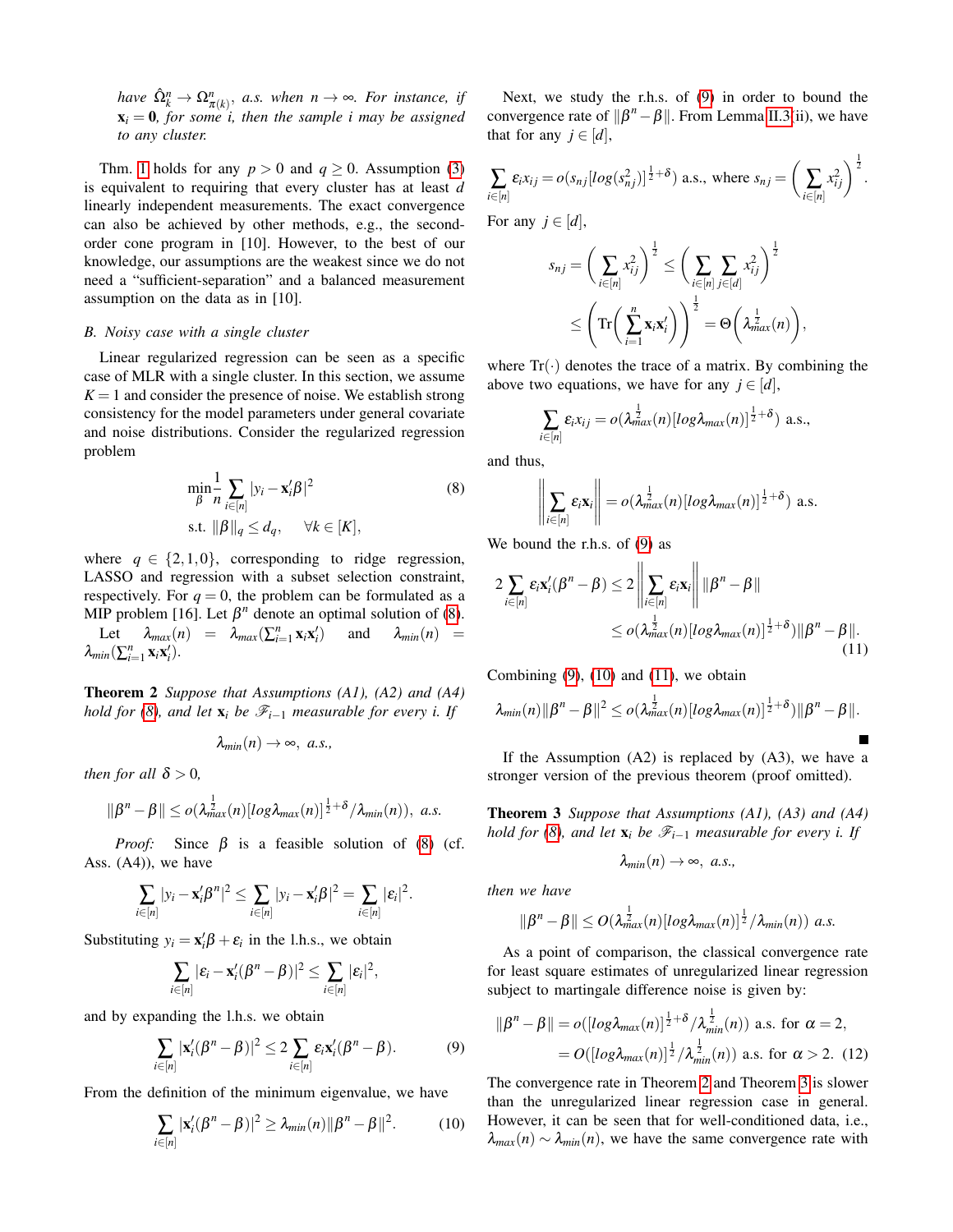the unregularized case. The following Corollary outlines sufficient conditions to that effect.

Corollary 1 *Suppose* {x*i*} *are i.i.d. random vectors with*  $E[\mathbf{x}_i \mathbf{x}'_i]$  *being a positive definite matrix. Suppose*  $\{\varepsilon_i\}$  *are i.i.d. random variables, independent of the* x*<sup>i</sup> , with zero mean and variance*  $\sigma^2 > 0$ *. Then, we have* 

$$
\|\beta^{n}-\beta\|^{2}=o(n^{-\frac{1}{2}}[log(n)]^{\frac{1}{2}+\delta}), \ a.s. \ \forall \delta>0.
$$

*Furthermore, if*  $E[|\varepsilon_i|^{\alpha}] < \infty$ , *a.s. for some*  $\alpha > 2$ , we have

<span id="page-4-1"></span>
$$
\|\beta^n - \beta\|^2 = O(n^{-\frac{1}{2}}[log(n)]^{\frac{1}{2}}), \ a.s. \tag{13}
$$

*Proof:* From the strong law of large numbers,

$$
\lim_{n\to\infty}\frac{1}{n}(\sum_{i\in[n]}\mathbf{x}_i\mathbf{x}'_i)=\mathsf{E}[\mathbf{x}_i\mathbf{x}'_i], \text{ a.s.}
$$

It follows

$$
\lambda_{max}(n) = \Theta(n), \qquad \lambda_{min}(n) = \Theta(n).
$$

Thus, from Thm. [2](#page-3-4) we have

$$
\|\beta^n - \beta\| \leq o(\lambda_{max}^{\frac{1}{2}}(n)[log\lambda_{max}(n)]^{\frac{1}{2}+\delta}/\lambda_{min}(n))
$$
  
=  $o(n^{-\frac{1}{2}}[log(n)]^{\frac{1}{2}+\delta}), \text{ a.s. } \forall \delta > 0.$ 

Similarly, using Thm. [3](#page-3-5) we can prove [\(13\)](#page-4-1).

We point out that our setting is more general, including ridge regression, LASSO and regression with subset selection. The convergence rate is sharper in terms of the sample size than the rate achieved for LASSO in [22]. In addition, our noise assumptions are more general and weaker than the Gaussian noise used in [22].

#### *C. A counterexample for the noisy case with two clusters*

Next, we provide a counterexample indicating that the presence of noise may prevent convergence to the true coefficients when we have more than a single cluster.

Consider the 2-cluster MLR model where the data  $(x_i, y_i) \in$  $\mathbb{R}^2$  are generated as follows:

$$
x_i = 1,
$$
  
\n
$$
\varepsilon_i \in \{1, -1\}
$$
 with probability 0.5,  
\n
$$
\beta_k \in \{\delta, 0\}
$$
 with probability 0.5,  
\n
$$
y_i = x_i \beta_k + \sigma \varepsilon_i \in \{\sigma, -\sigma, \delta + \sigma, \delta - \sigma\},
$$

where  $\{\varepsilon_i\}$  are i.i.d. random variables with zero mean and positive variance. If  $\delta < \sigma$ , the optimal solution of [\(1\)](#page-1-1) will be different from the ground truth parameters. In particular, the optimal objective function value of [\(1\)](#page-1-1), is smaller than the objective function value of the ground truth parameters, and depend on  $\delta$  rather than  $\sigma$ .

Not only [\(1\)](#page-1-1), but also other methods may fail to recover the ground truth parameters since they are "unidentifiable," i.e., two sets of parameters can generate the same distribution. This counterexample shows strong consistency may fail to hold under the weakest assumptions used in our earlier analysis.

#### IV. NUMERICAL RESULTS

<span id="page-4-0"></span>In this section we provide numerical results on the convergence of parameters estimates in MLR obtained by formulation [\(1\)](#page-1-1). Computations were performed with GUROBI 8.0 and python 3.6.5 with 16 CPUs on the Boston University Shared Computing Cluster. The results below coincide with the intuition that if the *K* clusters are well-separated, the convergence of the estimates becomes almost equivalent to having *K* separate linear regression models.

## *A. MLR under Gaussian noise*

Consider a model where the data  $(\mathbf{x}_i, y_i) \in \mathbb{R}^3$  are generated independently by

$$
x_{i,1} \sim UNIFORM(0,1), \quad x_{i,2} = 1, \n\beta_1 = (-0.93, 0.1), \quad \beta_2 = (0,0), \n\varepsilon_i \sim N(0,1), \n\gamma_i = \mathbf{x}'_i \beta_k + 0.01 \varepsilon_i, \text{ for some } k \in [2].
$$

The first element of of  $x_i$  consists of random samples from the uniform distribution over  $[0,1)$ . The second element of  $x_i$  is constant.  $\varepsilon_i$  are drawn from the standard normal distribution. One-half of the data samples are from Cluster 1. Fig. [1](#page-4-2) plots the evolution of  $\|\beta_k^n - \beta_k\|$  as a function of the number of samples  $n$  used in solving problem  $(1)$ , where we used  $p = 1$ ,  $M = 10$ , did not include a regularization constraint, and set the time limit for each model in GUROBI to 2 hours.

<span id="page-4-2"></span>

Fig. 1: Gaussian noise case.

## *B. MLR under uniform noise*

Consider now a model where the data samples  $(\mathbf{x}_i, y_i) \in \mathbb{R}^3$ are generated independently by

$$
x_{i,1} \sim UNIFORM(0,1), \quad x_{i,2} = 1,
$$
  
\n
$$
\beta_1 = (-1.61, 1.25), \quad \beta_2 = (0,0),
$$
  
\n
$$
\varepsilon_i \sim UNIFORM(-1,1),
$$
  
\n
$$
y_i = \mathbf{x}_i' \beta_k + 0.01 \varepsilon_i, \text{ for some } k \in [2].
$$